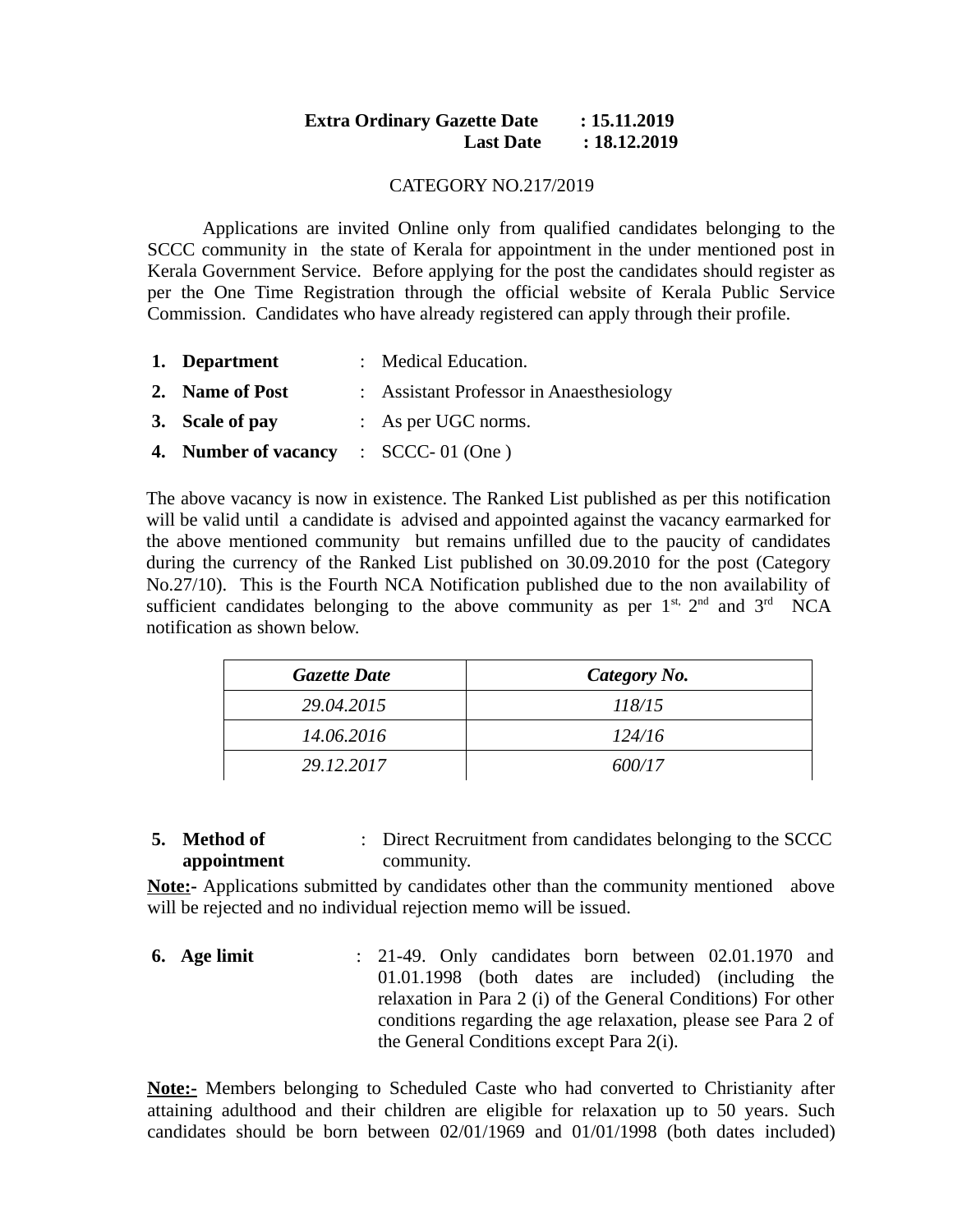(including the relaxation in Para 2 (i) of the General Conditions). For other conditions regarding age relaxation please see para 2 of the General Conditions except Para 2 (i).

# **7. Qualifications: Assistant Professor**

i) Medical Post Graduate Degree such as MS (Anaesthesiology) from a recognized university/ DNB (Anaesthesiology).

ii) Three years teaching experience or such other teaching experience as prescribed by the Medical Council of India.

iii) Permanent Registration under State Medical Council (Travancore- Cochin Medical Council)

**In the absence of candidates with the above qualifications, candidates with the following qualifications will be considered for appointment as LECTURER (Salary as per UGC norms)**

**i)** MBBS Degree from a recognised University.

ii) Permanent Registration under State Medical Council (Travancore-Cochin Medical Council)

## Note:

- 1. Rule 10 a (ii) of part II of KS&SSR is applicable.
- 2. The Post Graduate study period for Medical subjects will be considered as teaching experience for appointment as Assistant Professor provided the candidates have undergone Residency Programme during the Post Graduate Course period and in the case of candidates who have passed the Post Graduate course without undergoing residency programme a certificate shall be produced by the candidate from the Principal of the College to the effect that the candidate has got teaching / clinical work experience during the Post Graduate Course period.
- 3. DNB qualification must be acquired from a Medical College, which is recognised by any of the Universities in Kerala.

4. Those who are appointed in the post should serve for four (4) years during the first ten (10) years of their service ( including the period of training) anywhere in India or any other foreign country under Defence Services connected with Defence, if required. Differently abled candidates and those who have completed 45 years of age are exempted from the above compulsory Military service.

5. Candidates who claim equivalent qualification instead of qualification mentioned in the notification shall produce the relevant Government Order to prove the equivalency at the time of verification, then only such qualification shall be treated as equivalent to the prescribed qualification concerned.

6. In the case of difference in original caste/ community claimed in the application and that entered in SSLC book, the candidate shall produce a Gazette notification in this regard, along with Non Creamy Layer Certificate/ Community Certificate at the time of certificate verification.